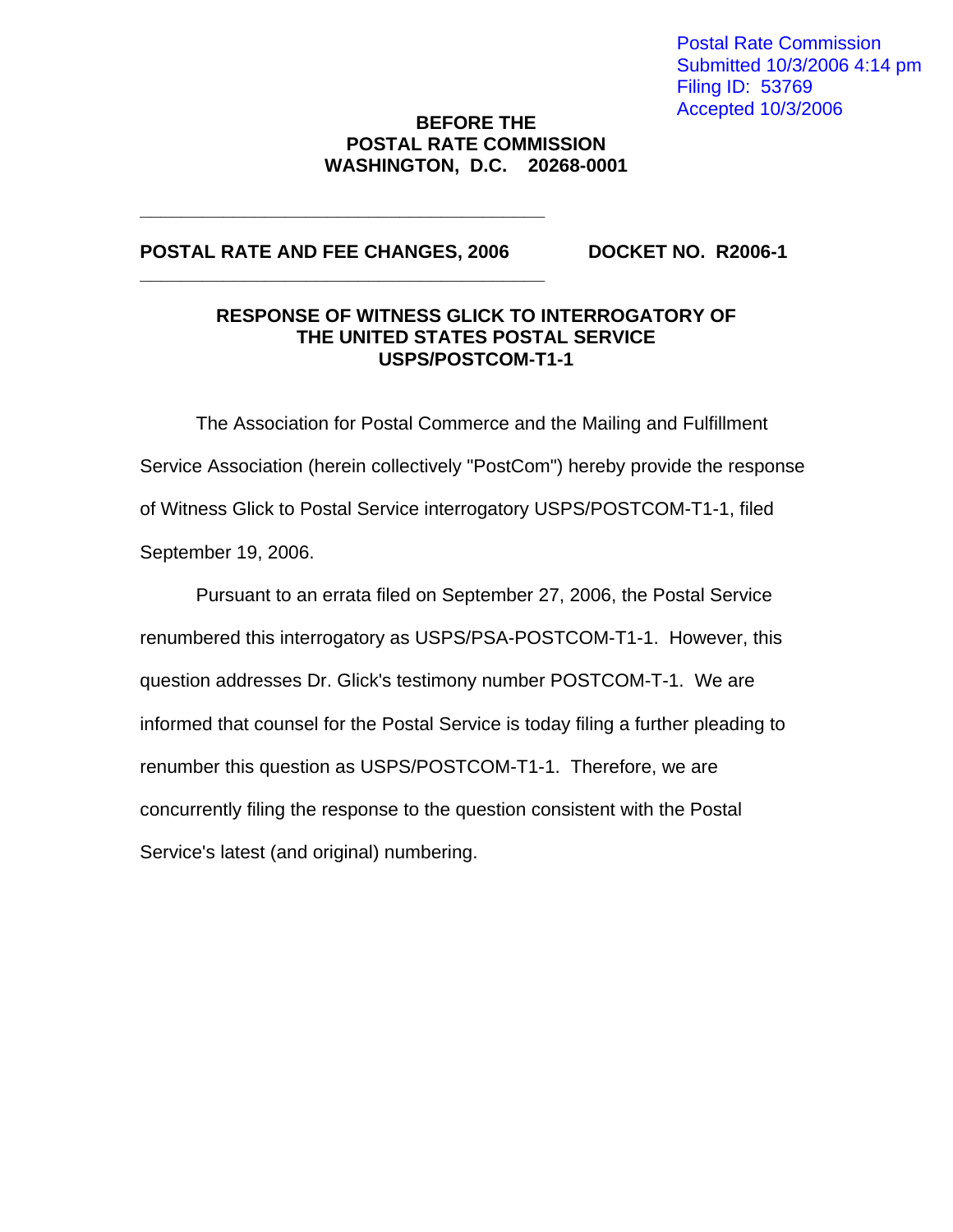## RESPONSE OF POSTCOM WITNESS GLICK TO INTERROGATORY OF THE UNITED STATES POSTAL SERVICE

The interrogatory is stated verbatim and followed by the response.

Respectfully submitted,

Ian D. Volner Rita L. Brickman Jennifer Mallon Venable LLP 575 7<sup>th</sup> Street, NW Washington, DC 20004-1601 (202) 344-4814 idvolner@venable.com Counsel to PostCom and MFSA

October 3, 2006 DC2:\788735